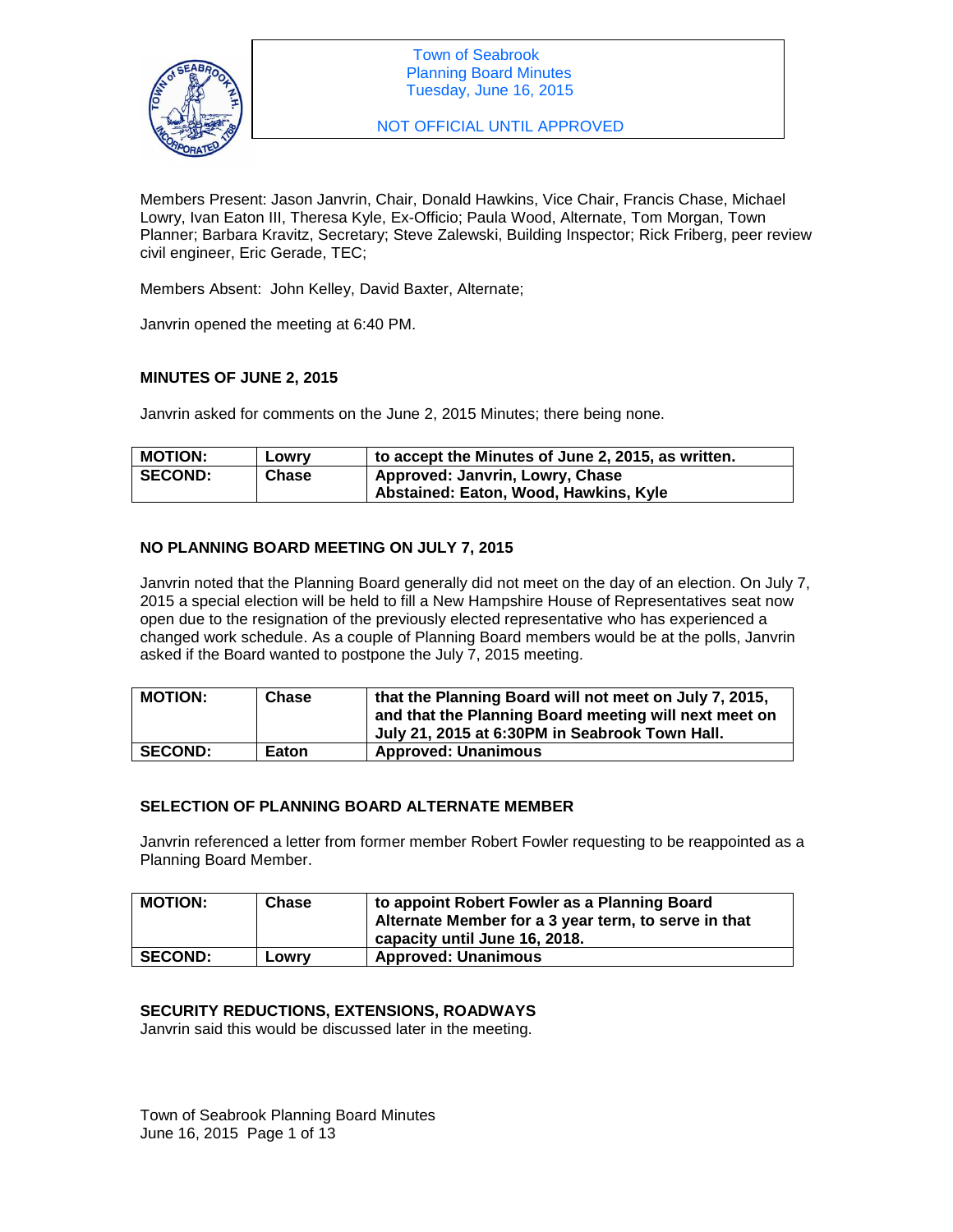

NOT OFFICIAL UNTIL APPROVED

### **CORRESPONDENCE/ANNOUNCEMENTS**

Eaton recused himself at this point. Wood was designated by Janvrin as a voting member for this meeting;

### **Letter to the Zoning Board of Adjustment**

Janvrin read the proposed draft letter to the ZBA as follows:

"We are writing to provide the Board of Adjustment with some background regarding the Planning Board's efforts to protect the Town's water supply, while simultaneously promoting the development of clean industry in appropriate locations. The benefits of such industry are several. These include wages that are generally higher than those paid by commercial enterprises along Route 1, an expanded tax base, little traffic impact, and little demand for municipal services.

That said, we are acutely aware of the importance of protecting our water supply. The Planning Board intends to require this approach for all proposed development in the vicinity of the aquifer.

Toward that end, in late 2014 the Planning Board put in long hours drafting a zoning amendment designed to protect the aquifer while permitting compatible industry in the vicinity. Regrettably, we apparently did not quite complete the task prior to Town Meeting in March 2015 as the newly adopted amendment should also include an exemption allowing such use if the applicant first obtains a safety plan approved by the Fire Department. We intend to finish the job in the coming months, and will present a proposed zoning revision to Town Meeting in 2016. In the interim, we would have no objection to your considering the granting of variance applications such as Rand Whitney's, with the stipulation that the applicant's aquifer protection measures shall be entirely satisfactory to the Planning Board. Respectfully submitted,"

Janvrin said he would sign the letter if the Planning Board so approved. Wood noted that she had not been involved in discussions, and asked if last year's work was not complete so it didn't allow for any type of exception. Janvrin explained that currently the Zoning Ordinance offered no alternative or exception [in the Aquifer Protection Zone]. The letter was to indicate that the Planning Board would be amenable should the ZBA approve a variance with such a stipulation. The Planning Board could not approve the [Kane application] with a variance to that effect. Janvrin said that the letter had been reviewed by the Planning Board attorney who advised that the letter was fine to send to the ZBA; also counseled that Planning Board members should not attend the ZBA hearing. Janvrin hoped that the members would abide by that advice, with the exception of the Planning Board Member who was also a ZBA Member.

| <b>MOTION:</b> | <b>Hawkins</b> | to authorize the Planning Board Chair to sign the<br>zoning position letter as read to the Planning Board<br>on June 16, 2015 and send it to the Zoning Board of<br>Adjustment |
|----------------|----------------|--------------------------------------------------------------------------------------------------------------------------------------------------------------------------------|
| <b>SECOND:</b> | Chase          | <b>Approved: Unanimous</b>                                                                                                                                                     |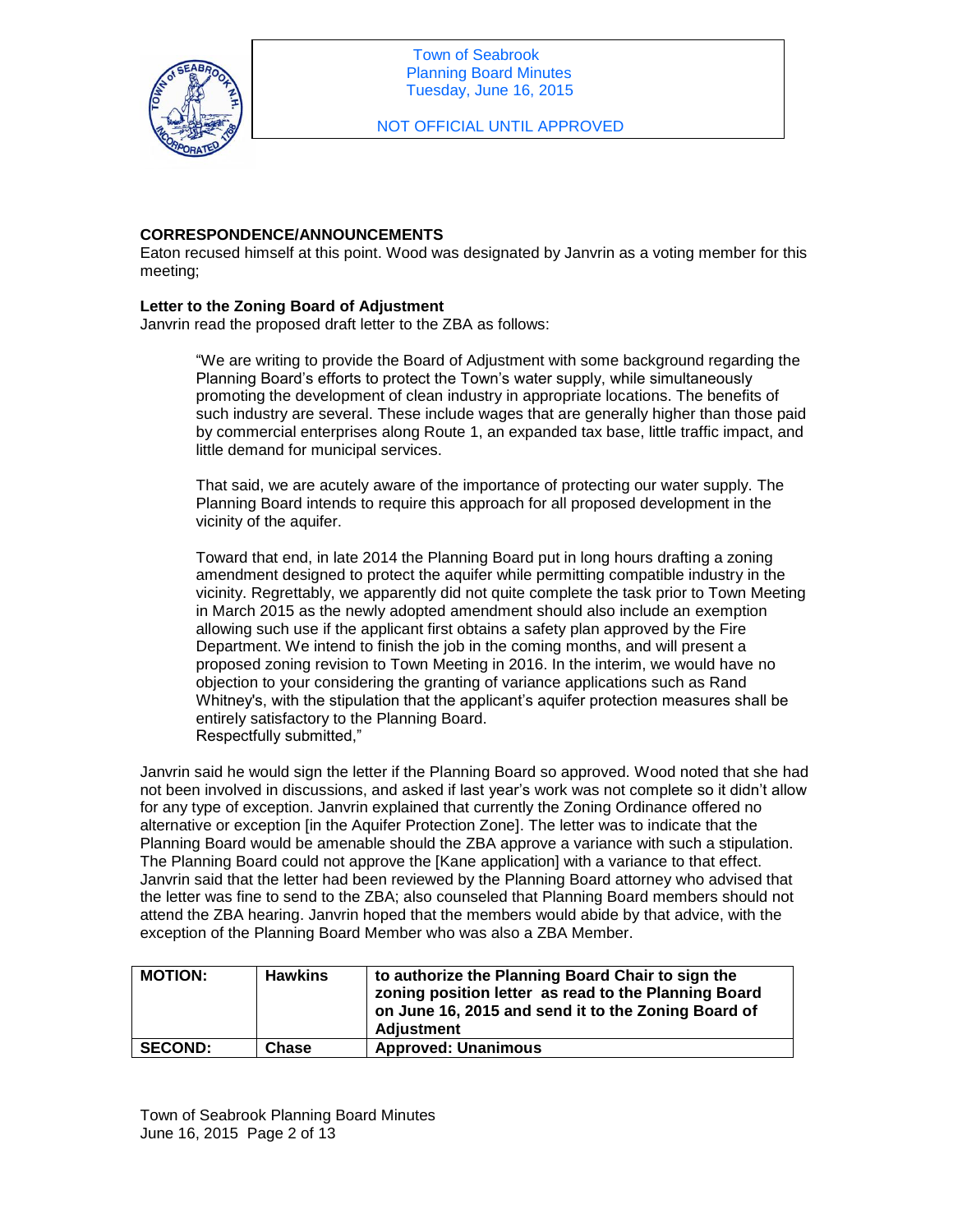

NOT OFFICIAL UNTIL APPROVED

Janvrin asked for public comment; there being none. Janvrin said that the Planning Board was in the affirmative – he signed the letter and said it should be forwarded to the ZBA.

# **POTENTIAL ASPHALT BUSINESS**

Attending: David Benoit; Appearing for the Applicant: Henry Boyd, Jr, Millennium Engineering;

Boyd used a drawing to show the property purchased by David Benoit 30 years ago from the Demoulas interest. He thought that might have been when the town did not have a zoning ordinance; the property had always been treated as industrial. They attended a Zoning Board of Adjustment meeting to ask if they needed a variance because on in re a couple of ambiguities, but the ZBA was reluctant to speak to this. Boyd said this was one of the largest industrial parcels in the Town of Seabrook, and pointed out the surrounding parcels including the Market Basket northern plaza, the north access road, and the power plant. Under the new zoning ordinance the property was in Zone 6M.

Boyd said this property had been existing as industrial – commercial property about 1,000 feet from Route 1. Previously, even for heavy industrial use, they could have applied for a conditional use permit from the Planning Board. Now the question was whether a variance was necessary, and if liquid asphalt was a regulated substance. Boyd said he consulted with the Building Inspector and they searched for but could not find this designation. He said that the New Hampshire Department of Environmental Services did not consider liquid asphalt a regulated substance. However, it would be contained in an approximately 600 gallon tank, which would be regulated by the NHDES. The other factor would be the differences between heavy and light industrial uses. Heavy industrial uses regulated substances and heavy equipment. He referenced a letter sent to the ZBA and the Planning Board stating that the proposal for the 6M Zone would include trucks bringing stone, sand, recycled asphalt product, and liquid asphalt to the site for mixing some, and some heavy equipment to move them to move finished product out in trucks along Route 1.

Boyd said that, for example, agricultural uses would require the type of heavy equipment being proposed. He asked if a "loader' for snow removal needed a variance. Every business had truck deliveries, and even residence areas had oil delivery trucks. Boyd did not know why the ZBA would not give advice and turned them to the Planning Board. they would bring the proposal to the Planning Board but whether a variance would be needed would be an issue i.e. the decision would be whether a loader would trigger light or heavy industrial use. Boyd stated that he did not think that parcel should have been grabbed [for 6M], noting that people vote for warrants that are identified as recommended by the Planning Board. Boyd noted that everything west of I-95 was now in the aquifer zone. This property was one of the true industrial parcels, that had large acreage with quality soil, that now was in a mixed use zone. He liked 6M mixed use, but did not see this area having downtown Exeter-like downtown uses on this site. Boyd said the only question was whether a variance was needed.

Janvrin said that the Planning Board was very familiar with not putting itself in a position of providing an opinion that it would not be right for an appeal to the ZBA. A few years ago the Planning Board had an informal conversation with someone that would later become an applicant; the Board took a vote on an interpretation of the town zoning ordinance. Subsequently, when that party appealed that vote to the ZBA, they could not take jurisdiction because the Planning Board vote in question had not been attached to a particular case. Upon further appeal

Town of Seabrook Planning Board Minutes June 16, 2015 Page 3 of 13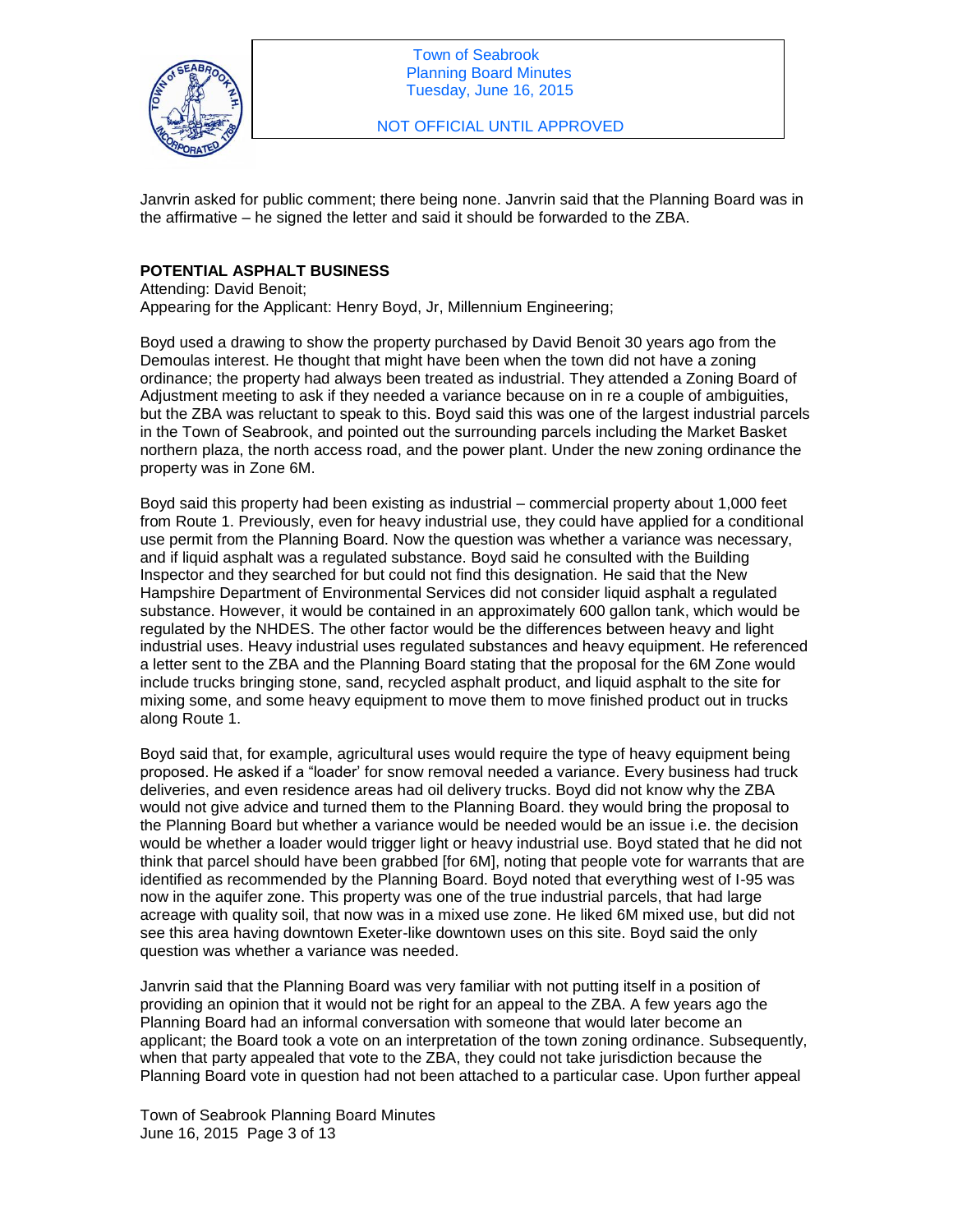

the Superior Court said that the ZBA could not take jurisdiction because the question had not been put to the Board that would have had jurisdiction [ZBA].

He thought the Planning Board would be reluctant to provide an opinion in re a variance without having a case before it. However, the Planning Board is aware of a change in the state statute referencing notice for zoning change; he thought that such notice might have gone to this landowner. Boyd said the landowner lived in Argentina for 6 months each year. Janvrin added that the Planning Board held 3 public meetings regarding changes to the zoning without objection in re this property. The zoning change was done properly with notice given according to the law, and the Planning Board did nothing wrong. Boyd said he did not mean it was not legal, only that including this parcel was improper. He thought that the ideals constituted in Zone 6M were admirable for the corridor, but not for a parcel that was a quarter of a mile into the woods. He agreed with Janvrin that this was not the forum without a case. Boyd said that to place a case in front of the Planning Board that would go through the application procedures and engineering to satisfy the Planning Board, and then send it to the ZBA would incur a cost of about \$50,000. He thought the ZBA could offer an opinion. Janvrin pointed out that the NH Office of Energy and Planning guidance says that a zoning board should not offer advice or interpretation without a case before it. He thought that the ZBA had intelligently followed this.

Boyd said they were not asking for advice, l they wanted an opinion as to whether this proposal would require a variance. He believed the Code Enforcement Officer could tell them that as an ex-officio of the ZBA. Janvrin commented that the Code Enforcement Officer was a land use board himself. Such a decision could be appealed to the ZBA, or a variance could be pursued. Boyd's issue was that it should not be so hard Janvrin said that the Planning Board would not give legal advice or speak to a potential variance without a case before it. Boyd asked if the Planning board would accept an Application without the full engineering. Janvrin said this Board would not take jurisdiction without having a complete application with siteplan drawings. However, he would allow non-binding conversation with the members so that Boyd could understand the Planning Board position. Janvrin read the definition of light industrial as follows:

"Industrial Light means any production and/or manufacturing activity that uses moderate amounts of partially processed material to produce finished goods or product parts and components with no significant environmental pollution or risk of contamination."

Chase asked if the Building Department was refusing a permit. Janvrin said they were refusing to give advice. Janvrin said the CEO could speak as a land use board; if a building permit were denied that action could be appealed to the ZBA as an administrative decision or to seek a variance. Chase thought this confusing. Janvrin said there would be no building permit until there was a Planning Board decision. Chase asked if Benoit could not build a building. Janvrin said he could not get a building permit until the Planning Board had made a case approval of the site plan. Boyd said they had an application before the ZBA for a heavy industrial use, but they did not want to pursue the variance, and run the risk of a denial, if it was felt unnecessary. They went to the ZBA to try to get some feedback. Zalewski said there was no application in his office for a building permit. Boyd said they could not apply for a building permit on a site without a siteplan.

Wood said this issue was going back and forth from the ZBA to the Planning Board, and to Building and Health. She knew that the Planning Board could not give advice, but asked what avenue could the Board give to a landowner. She thought Boyd has said that filing an application with all of the engineering etc. would cost in excess of \$50,000, and the Board might say to go to the ZBA. Boyd said they would come first to the Planning Board to be denied. Janvrin said, alternatively, they could go to the ZBA for a variance. Wood commented that no one had said

Town of Seabrook Planning Board Minutes June 16, 2015 Page 4 of 13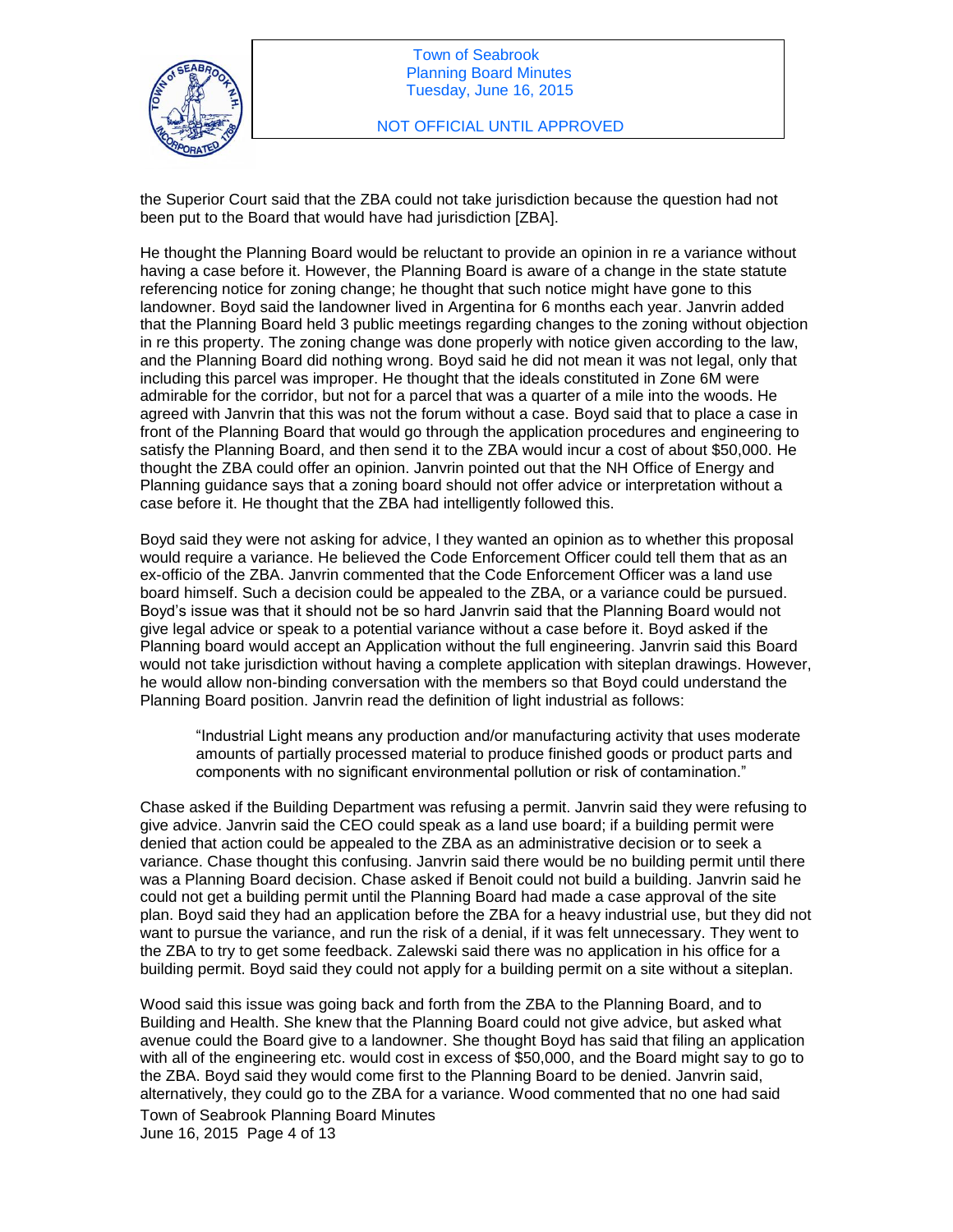

### NOT OFFICIAL UNTIL APPROVED

there was a problem, and said that there should not be a problem until one was created. There should be a solution; an applicant should not have to put up \$50,000 to find out whether someone was interpreting the law correctly. She thought it would be advantageous for a [potential] applicant to come in to get an indication of what could be done, before putting up that kind of money to find out if they can or can't do something. Boyd said that this Board was not the one that could grant a variance. His point was that if this parcel had not been consumed for ^M, they would only have to come for a conditional use. The town needed industrial, and the west part of town could not be used.

Lowry asked if liquid asphalt was not controlled, why did they need a NHDES permit. Boyd said the NHDES permit was not for the asphalt; it was for the emissions of the hot-top once it's mixed. They would submit that permitting to this Board. Janvrin noted …"no significant environmental pollution or risk of contamination...". Boyd said the design matters. Janvrin noted there was still a risk; Boyd said there could be a risk with anything.

Janvrin had a few questions without going to siteplan review. He asked if the refueling of the loaders would be on or offsite. Boyd said onsite. Janvrin aside if a person comes onto the site for an asphalt pick up, how did they coat the back of the truck and with what. Boyd did not know that answer. Janvrin said he used to drive a truck that was coated so the asphalt would not stick. The truck had to be heated and coated generally with diesel fuel. A soaping station could be used and then the truck coated with diesel fuel from a 5 gallon jug which would be illegal. Chase said someone would have to decide, if this was illegal. Kyle referenced Boyd's letter and thought they were just asking, generally, if a business of that type would be allowed by the Board. If the answer was yes, then they could come to this Board [with an application]. Boyd said if the answer was yes, they would bring a full application to the Planning Board and take the risk of satisfying the NHDED and the town on the environmental issues. Chase thought that was the CFO's job. Boyd did not disagree, but would not be critical of how the CEO did his job.

Wood said she was on the zoning subcommittee that did a lot of work. There were different thought processes about the parcel in question and some other property across the way. Her recollection was that the discussion was about light industrial and not to have a huge Walmart. Her concern was about traffic, and did not see 100 trucks coming in and out every day; there would not be a lot of traffic. She did not see why the landowner should be expected to spend so much money.

Hawkins worked on that subcommittee. The members went out of their way to meet with as many residents of that area as possible. Business owners and property owners were invited to talks separately from residents to get their input. There were long discussions about what types of uses were wanted in that area. Throughout there was a desire to return to the more traditional feel of the 1990s without all the big box stores and get back to the small village feeling. There was much discussion about the type of buildings, and the small light industrial uses contained within buildings. His recollection was discussion about not a lot of chemicals, traffic, or outside processing, and noted that the definition for light industrial was created at that time. Smithtown was done first and it was very clear what to accomplish at the southern end of Route 1. The middle part of Route 1 had retail and big boxes; DDR was in the middle of its construction. The thinking was how to maintain a small town feel if at all possible. There was open discussion about including the industrial land in 6M; a small light manufacturing plant could be built. they were envisioning more of an indoor use or offices for parcels along that corridor – a cleaner operation than now being discussed.

Town of Seabrook Planning Board Minutes June 16, 2015 Page 5 of 13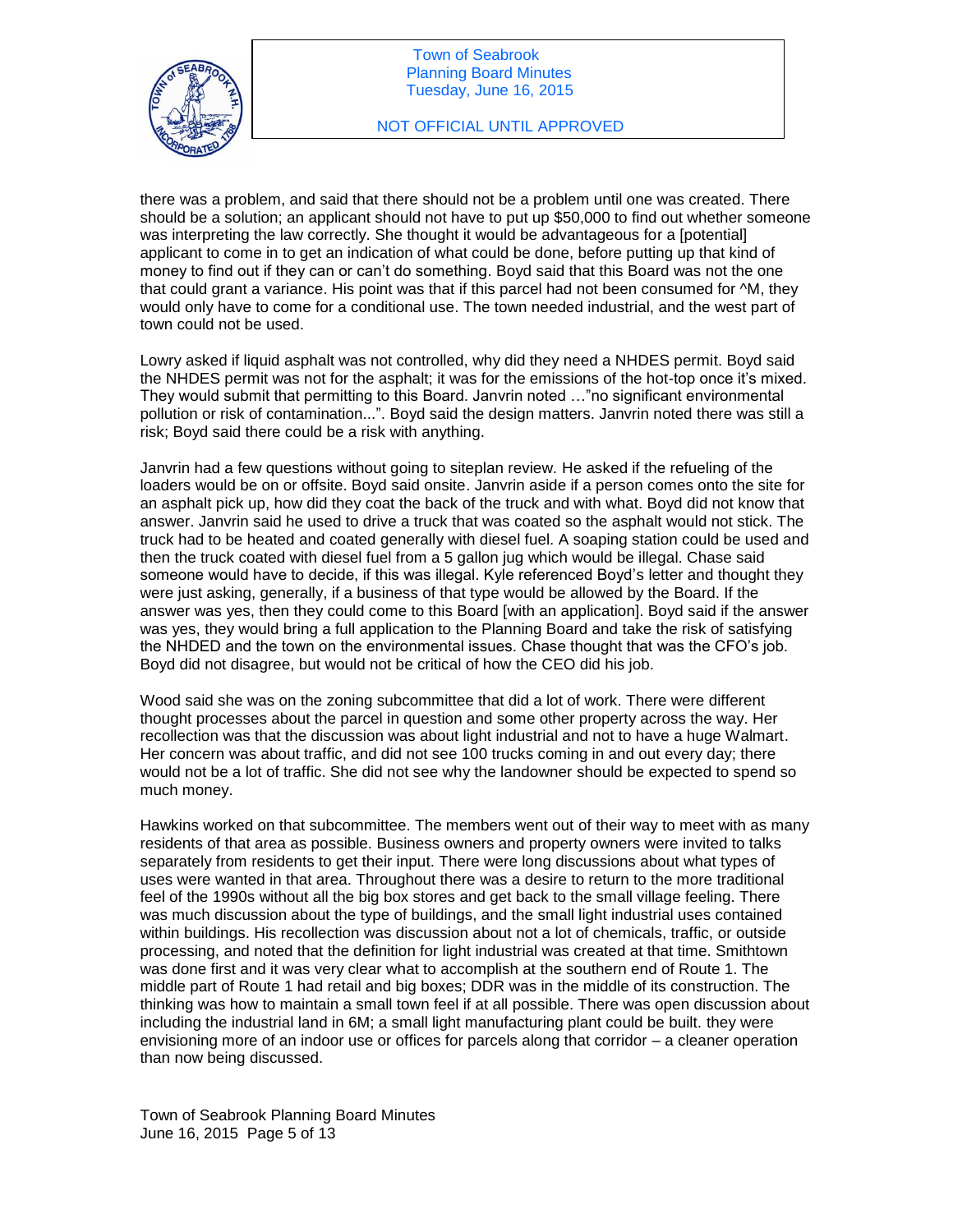

### NOT OFFICIAL UNTIL APPROVED

Boyd had no issue with Hawkins' description of the vision, except that the parcel in question was 1000 feet away. It was unique in that he did not think a person would put a 6M use on that parcel, which was not suitable for the uses envisioned for 6M. Fowler did not want banging or making dust all day long. Boyd emphasized that it was 1000 feet inward. Chase said he had worked driving trucks, and would go down streets at 11 o'clock at night. The new technology today had much lower noise levels, other than the actual materials delivery; it was entirely different. Boyd asked if this was considered a heavy industrial use; if they needed a variance they would get it. Hawkins said it was important to remember how the noise levels were controlled in re a couple of applications, i.e. building high walls to protect homes from noise and traffic. Wood said if the noise were contained she would have no problem with the use, noting that she lived close by. Every day she hears the crushed rock and nothing was ever done about that; she can tell the time by when the rock crushing begins. Boyd noted that noise would have to be under the regulation threshold.

Hawkins asked if an MSD about the chemicals had been issued, and questioned this discussion if it had not been issued. With an MSD there could be a quick determination. Zalewski said he had none. Boyd said that Zalewski had asked for a letter from the state as to whether liquid asphalt was a regulated substances; Boyd could not get that. The state's response was they would not provide a written letter. They did not regulate the liquid asphalt, but did regulate the tank as it would be over 600 gallons; to his knowledge it was not on their website. Janvrin pointed to the direction it could be found – the hazardous materials manual of the NH Department of Transportation. Boyd said that did not mean it was a regulated substance. Boyd said he did not want to be at this meeting.

Janvrin asked Boyd to explain the variance request now before the ZBA. Boyd said only if it were determined that the use was heavy industrial. Janvrin asked if there was a designation as heavy industrial, would they request a variance from the ZBA with a conditional use permit from the Planning Board. The Planning Board could still deny a case approval. Boyd agreed. Chase still did not favor going to the ZBA. Janvrin said that no one had stepped up to tell them if this use would be a heavy or light industrial use. He reminded that in a previous situation a decision was nullified because the Board had not had a case before it. He agreed with Wood that considerable work would have to be done to get an application to the Planning Board. Boyd asked who in the room would spend \$50,000. Wood said there should be another avenue; perhaps the Board should look into this. The Board creates the zoning ordinance. If the ZBA does not want to look into a situation, they send it back to the Planning Board. she thought there was a break in the system somewhere. Zalewski said if he denied a permit, they could go to the ZBA. Boyd said they could not yet apply for a building permit without siteplan approval.

Hawkins said if someone came to the Planning Board and described what they wanted to do, why couldn't they ask if that would be considered heavy or light industrial use or ask for guidance. There wouldn't be a specific case or application, so he was not sure that would be specific advice. If someone asked if there were such a case, members might have different views and could discuss this for guidance purposes only. Subsequently, if a case were submitted the Board could still deny it. He thought the Board was being asked for guidance by a landowner in re if a case were submitted as an application, how would the Board view a particular use on that property. He thought the Board had given general guidance in the past about what was needed to submit a proposal. Hawkins said he would be comfortable giving such an opinion. Chase said what if they needed to go to the ZBA, which he did not favor. Hawkins said the Board would not be telling them to go to the ZBA; members would only be providing their view, without a vote or consensus.

Town of Seabrook Planning Board Minutes June 16, 2015 Page 6 of 13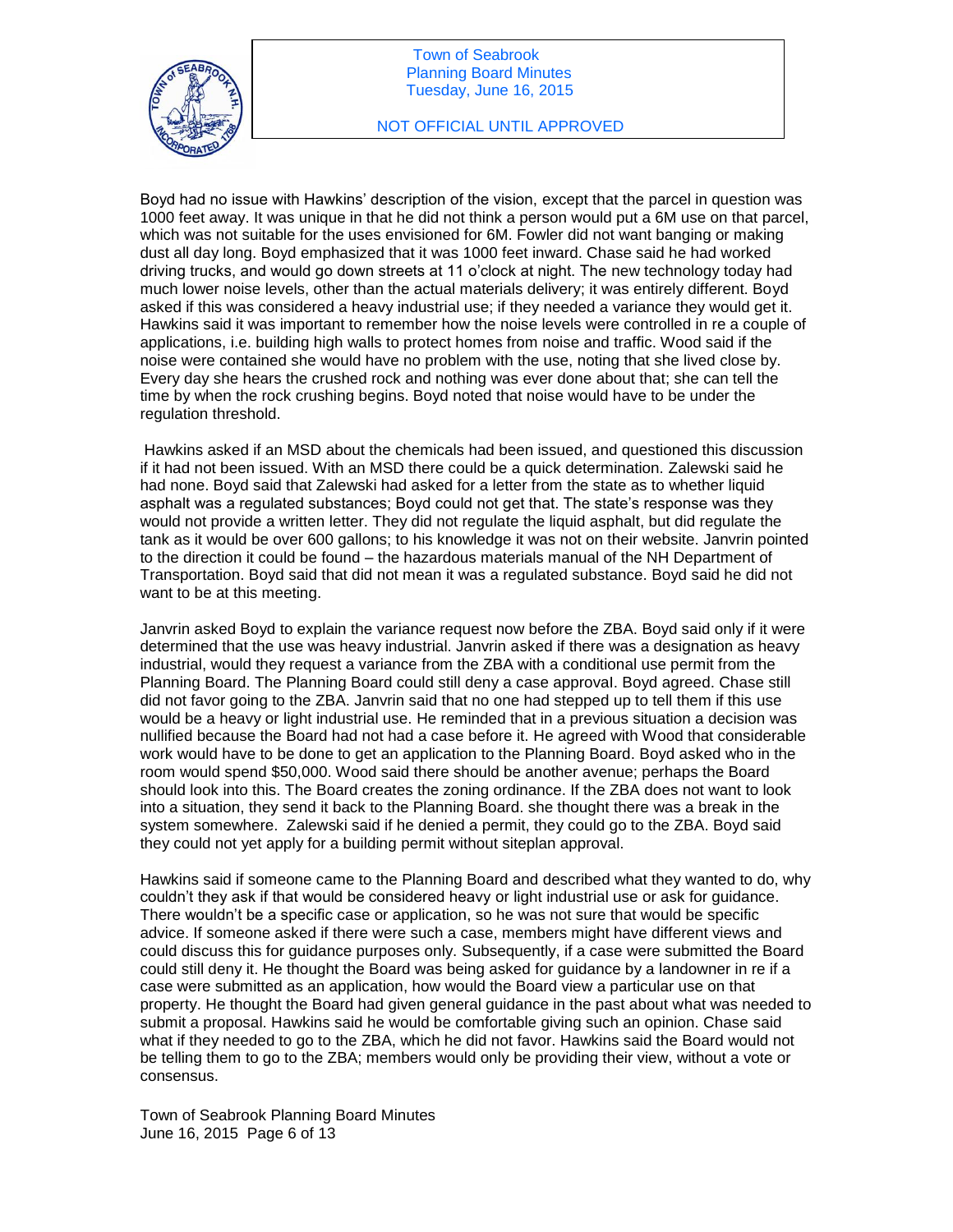

Janvrin said based on the Board comments, he would poll the members as to whether the circumstance that Boyd was proposing would be considered light or heavy industrial use. Wood liked landscaping and, in general did not favor large trucks. She did not consider this use heavy industrial as there would not be a lot of traffic. Hawkins had no doubt that such a situation was heavy industrial because the factors included large scale equipment, chemicals, odors and emissions that the NHDES would control. Janvrin polled the Members. Fowler asked how big the loaders were. Wood noted there were large trucks going to the power plant and the dump; she did not see much traffic. Boyd agreed that some went to the transfer station. Kyle thought this was a simple question of allowing heavy industrial on that parcel. Hawkins explained that heavy industrial would not be allowed; it would have to go to the ZBA. Wood's view was this could

**Those in favor of a light industrial designation were Chase, Fowler, and Wood; Those in favor of a heavy industrial designation were Hawkins, Janvrin, and Kyle Lowry had no comment.** 

Janvrin recessed the meeting at 7:40PM and resumed at 7:50PM

**PUBLIC HEARINGS NEW CASES** 

**Case # 2015-11- Proposal by Yankee Greyhound Racing and the Kane Company for a 2-lot subdivision at 319 New Zealand Road, Tax Map 2, Lot 41;**

Janvrin reported that **the Applicant had asked to postpone this hearing, and continued Case 2015-11 to July 21, 2015 at 6:30 PM on Seabrook Town Hall.** 

**Case # 2015-12- Proposal by Yankee Greyhound Racing and the Kane Company for construction of a 107,212 square foot industrial building at 319 New Zealand Road, Tax Map 2, Lot 41;**

Janvrin reported that **the Applicant had asked to postpone this hearing, and continued Case # 2015-12 to July 21, 2015 at 6:30 PM on Seabrook Town Hall.** 

**Case #2015-10 - Proposal by Columbia Properties Belle Vernon LLC and Kobe Sumo House, Inc. to establish a restaurant at the former Famous Footwear store adjacent to Kohl's, 325 Lafayette Road, Tax Map 9, Lot 240.**

Attending: Andy Chen, restaurant owner; Andy Fleisher, representing the property owner association;

Appearing for the Applicant: Attorney Bernard Pelech, Andy Fleisher,

Pelech said that Andy Chen had submitted an expedited application to open a Kobe Sumo steakhouse restaurant adjacent to the Kohl's in the Kohl's Plaza in unit formerly occupied by Famous Footwear. Kobe Sumo had 2 successful hibachi sumo type restaurants in Maine; this would be its first location in New Hampshire. After talking with the Building Inspector, he understood there was a plumbing concern because a 1000 gallon grease trap would be installed; the plumbing schematics had been submitted. A concrete pad with a cooler – freezer would be installed on a concrete block in the back of the restaurant. Pelech said there was no need for a

Town of Seabrook Planning Board Minutes June 16, 2015 Page 7 of 13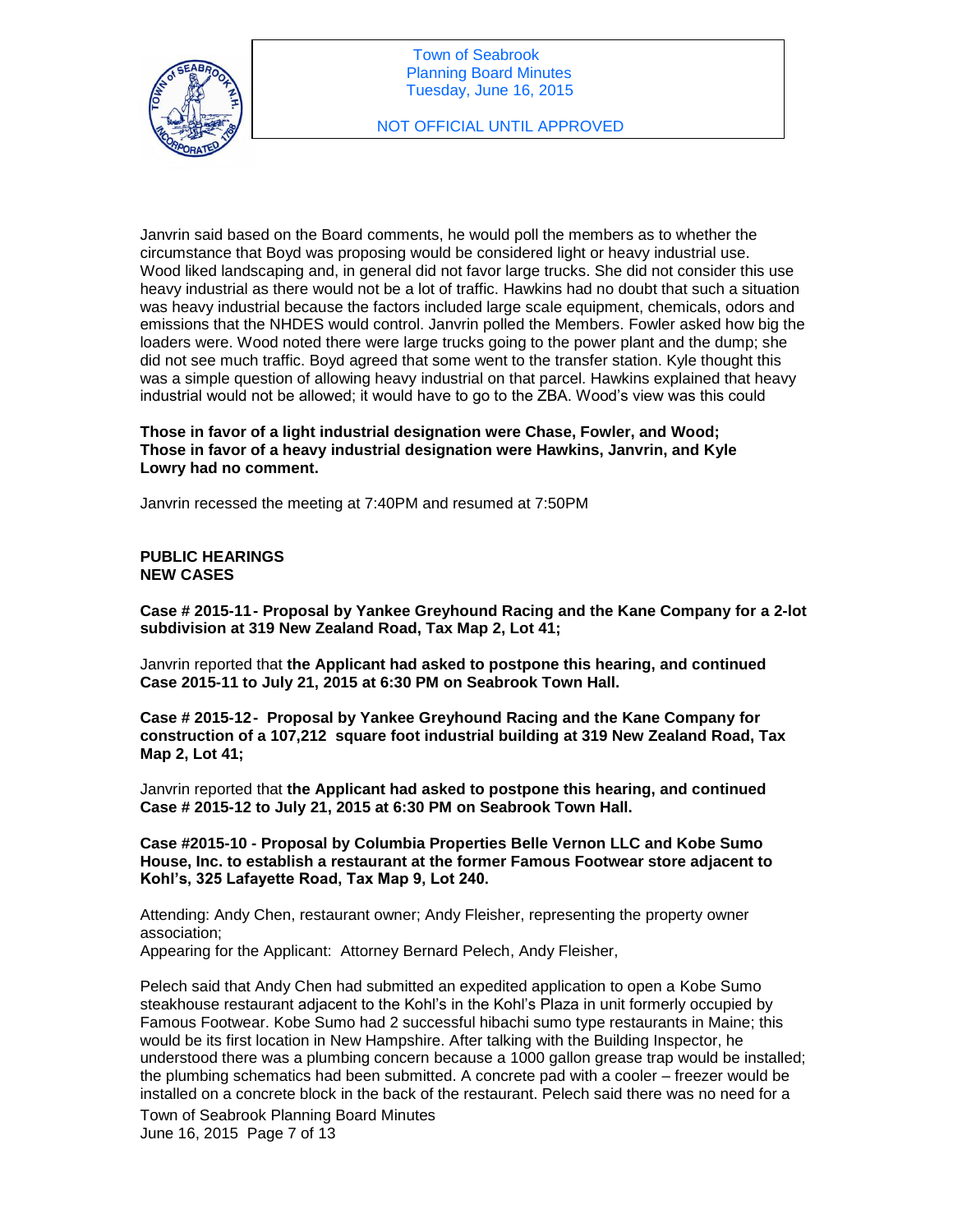

technical review; they would work out details with the Building Inspector and the Sewer Department. The Chens could answer questions about the restaurants they now operate and their plans for the Seabrook venue. He thought the allowed use would fit well in the town. A certified restaurant architect was drawing the plans

Wood asked if the abutters had been notified about the change of use, recalling strong neighborhood concern in the past. Janvrin said the abutters had been notified, and the plans provided to department heads; there were some comments from the Sewer Department; the case had not been to the Technical Review Committee. He referenced certain of the criteria for expedited applications: (i) signoff by Town Planner or CFO, (ii) no discernible impact on abutters, (iii) no adverse impact to the public or the environment, (iii) no building expansion, (iv) no increase in intensity of use, (v) no increase in traffic impact, (vi) no condominium conversion, subdivision, or lot line adjustment, (vii) no changes to stormwater flow or utilities, (viii) it is the site of a previously approved siteplan, (ix) No Technical Review Committee is warranted, and(x) no change to lighting or signage. The Board had to decide if this is appropriately an expedited application.

Lowry said that a grease trap would be considered a structure. Wood said that this type of proposal should definitely go to the TRC because the systems were different. Janvrin said typically an expedited application would not go to TRC. For a recent expedited case, 2 department heads stated that it should have gone to the TRC. The Case #2015-10 walk-in freezer in the rear did expand the building footprint. It was up to the Planning Board to decide whether this application was suitable for expedited. If not, were any other exhibits needed, and how the Board would proceed. Pelech said the grease trap was shown on the plumbing plansheet. Chen pointed out the grease trap location. Wood asked about access for maintenance and cleaning out. Chen said there were 2 manholes. Wood asked how accessible the grease trap was. Chen said the access was through the walkway area. Janvrin asked if this should go to the TRC, and read the following comments from Mario Leclerc of the Sewer Department:

A description for plumbing modifications - the former tenant was a footwear retail outlet, and did not have an extensive sanitary requirement. The drawing shows numerous floor drains, including the restroom and kitchen areas. The extensive kitchen area is of concern, namely the proposed cooking operations (fryolators and woks). What is the proposed oil and grease management system?"

Pelech said he provided 8 copies to the Building Department. Zalewski said they had been distributed. Wood thought expedited meant a new business was going in; this was a total change of use that should be reviewed for comments on building and health matters. There was already the Leclerc comments that could not be ignored. Chase thought there was a requirement for another test point or sampling station. Janvrin reiterated that there could be no changes to the outside of the building. This application is adding a refrigeration – cooler concrete pad, and a grease trap. Janvrin asked for the Board's view accepting Case #2015-10 as expedited.

| <b>MOTION:</b> | Wood  | to find that Case #2015-10 could not be accepted as an<br>expedited application. |
|----------------|-------|----------------------------------------------------------------------------------|
| <b>SECOND:</b> | LOWIV | <b>Approved: Unanimous</b>                                                       |

Pelech asked if they would have to reapply. Janvrin said the difference between an expedited and full application was the amount and character of the exhibits that would be required. They did not

Town of Seabrook Planning Board Minutes June 16, 2015 Page 8 of 13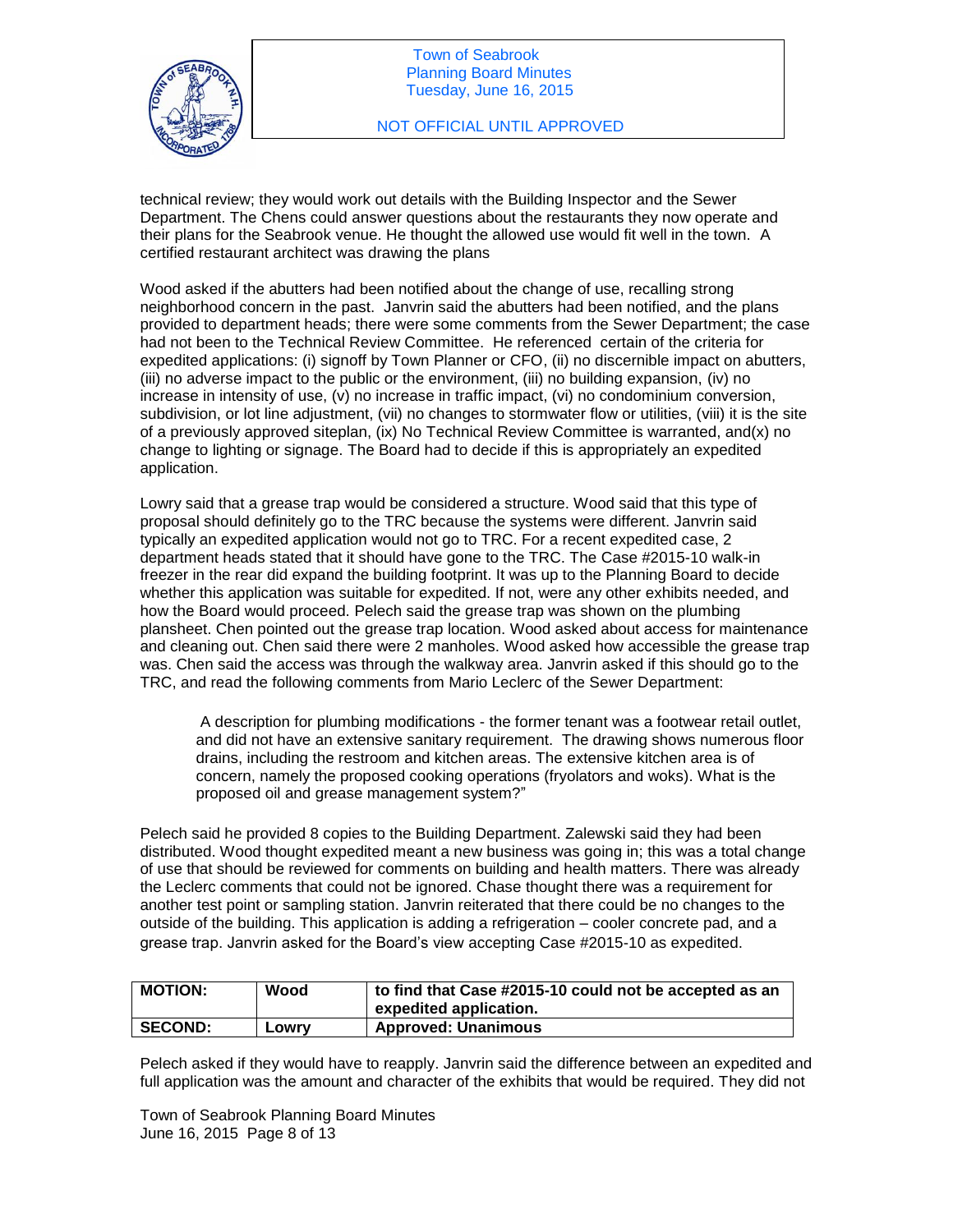

have to reapply. A building site plan was submitted to the Building Department. The Planning Board had 2 pages, one of which was the original site plan. Janvrin thought that sufficient for accepting the case, and asked if the Board wanted anything else. Wood thought the Planning Board should have a full planset. Pelech will supply full planset in 11 x 17. Kravitz asked for 2 full size plansets, and 16 of the 11 x 17.

Pelech noted the TRC was July 14, and asked if they could return to the Board at the July 21, 2015 meeting. Hawkins noted that the TRC might ask for changes to the plan; he did not think that could be ready for the July 21, 2015 Planning Board meeting. Pelech requested to be on the July 21 Agenda; if they are not ready, they would ask for a continuance. Janvrin asked if TRC Minutes could be ready for the July 21 packets. Kravitz said the minutes could be ready at the Board meeting, but not for the packets. Wood asked how long the interval usually is. Janvrin said that the department heads want 10 to 14 days for review. He noted that the submittal date for July 21 would actually be the day of the TRC at noon. He did not see how they could make that deadline, although he did not have a problem continuing to July 21. Pelech said they would endeavor to make the changes quickly. Hawkins remarked that if the changes are slight the Board might be able to work with that.

**Janvrin scheduled Case #2015-10 for the Technical Review Committee on July 14, 2015 at 10AM in Seabrook Town Hall, and continued Case #2015-10 to July 21, 2015 at 6:30PM in Seabrook Town Hall. Questions or assistance should be coordinated through the Secretary.** Any questions or assistance are to be coordinated with the Secretary.

Hawkins said there was not a lot of documentation relating to the impact on the utilities. He noted that Kohl's neighbors had followed that case with strong concerns. Elsewhere neighbors have in the past complained about restaurant odors, so the Board might ask for a carbon type filter. Chase noted that the case would no longer be expedited. Hawkins commented that there would be little impact except for the number of documents that needed to be submitted. Actually, there were not many; the main impact would be on the utilities. [One person attending said an abutter notice was not received. Janvrin said to see the Secretary.]

### **ONGOING CASES**

**Case #2015-09 proposal by Scott MacKenzie to erect a 3,000 square foot industrial building and to grade an adjacent area for propane filling at 28 London Lane, Tax Map 5, Lot 8-43, ;** continued from June 2, 2015;

Janvrin reported that the Applicant had decided to withdraw Case #2015-09, and read the following letter:

"Jones & Beach Engineers, Inc, on behalf of our client and owner, Scott MacKenzie, MacKenzie Properties , LLC respectfully requests to withdraw the current Site Plan Review Application that t was submitted to the Planning Board on May 5, 2015.

If you have any questions or need information, please feel free to contact our office. Thank you very much for your time."

Janvrin said no further action would be needed.

Town of Seabrook Planning Board Minutes June 16, 2015 Page 9 of 13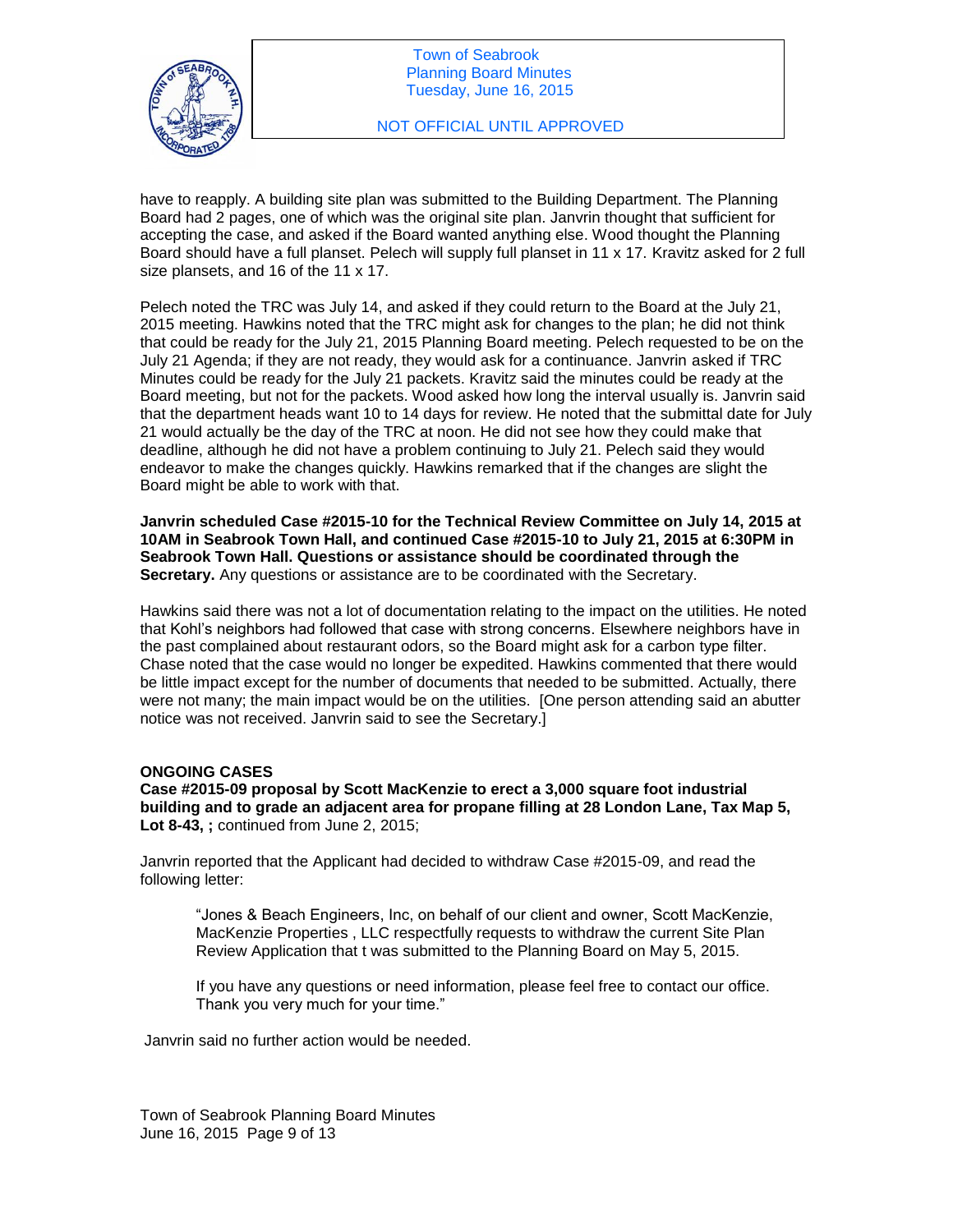

### **ONGOING CASES – UPDATE Case #2013-15 Waterstone Retail Development – Seabrook Crossing;**

Attending: Anton Melchionda, Waterstone; Arleigh Greene; Appearing for the Applicant: Wayne Morrill, Jones & Beach; Michael Ossing, NextEra Energy;

Janvrin said Waterstone was requesting a change of use from retail to restaurant in Building #8; removal of restaurant use in Building #2, and reduction of retail space in Building #5. Morrill reported that things were moving forward, and said their request at this time was to reduce an original 32,000 square foot building next to Hobby Lobby to 19,000 square feet plus an outdoor garden supply area. A tractor supply business would be located in that building. Originally they had a restaurant behind Bob's which they wanted to change to retail, and they wanted a change in Building 8A from retail to a 6,000 square foot restaurant space with a small patio in a concrete area. There would be 181 parking spaces for the restaurant use and 320 spaces for retail. Hawkins noted there was a minimum requirement for the number of retail spaces and the count was now a little under. He recognized that there now was less retail square footage than originally planned, and more restaurant square footage. Morrill said that one original retail space was now for restaurant use, and Hobby Lobby was closed on Sundays. Hawkins wondered why they would reduce the number of spaces and thought it might be because of the change in the types of retail use. Morrill agreed, saying they tried to come up with different types of retail; a breakfast shop would not have a lot of traffic. .

Melchionda said the current blend of stores would produce less traffic than originally envisioned. A Hobby Lobby type store would be most busy on the weekends, but because of a corporate mandate the store was closed on Sunday reducing that day's traffic. Also, a furniture store would produce the lowest traffic generation. One building had been reduced in size, and IHop was mostly a morning operation. He asked that the Board consider those factors. Janvrin asked about the hours of operation for the IHop, saying that some people thought it would be a 24 hour operation. Melchionda did not know that and offered to find out. Janvrin thought that what was being proposed was what the Board had been looking for in the Master Plan i.e. shared parking which meant less parking spaces, and no huge paved surfaces were being proposed. A written waiver request (on the number of parking spaces) should be submitted; it would be a condition for allowing the changes.

Janvrin asked about the square footage reduction. Morrill said it would be from 32,000 to 19,000 – a loss of 13,000 square feet. Janvrin asked if there would be other changes e.g. dumpsters. Morrill said all the utilities were in, the drainage would be the same, all the grease traps and site infrastructure had been installed. Chase asked about sewer test pits. Morrill said when a grease trap was installed they needed a manhole for sampling. Janvrin thought there were no wheelchair ramps in Building #8 facing west. Morrill pointed out the handicap accessible points were at the front of the building, and for Building #9 in the rear of the building at the front door. Wood noted one fast food and one sit down restaurant could take up the handicap spaces. She hoped the drive-through would be dissimilar to the MacDonald's where vehicles had to circle the building, and trucks came in the wrong way blocking handicap spaces. Morrill said vehicles had to circle the building for the drive through traffic flow. Wood was concerned that delivery trucks would take up the handicap spaces rather than going around which she thought would be a bad safety hazard. She said that in other towns vehicles go straight to the drive through without the circling pattern. Morrill commented that the same circumstances existed for the old MacDonald's. They had allowed for extra width and said the trucks would not block the handicap spaces.

Town of Seabrook Planning Board Minutes June 16, 2015 Page 10 of 13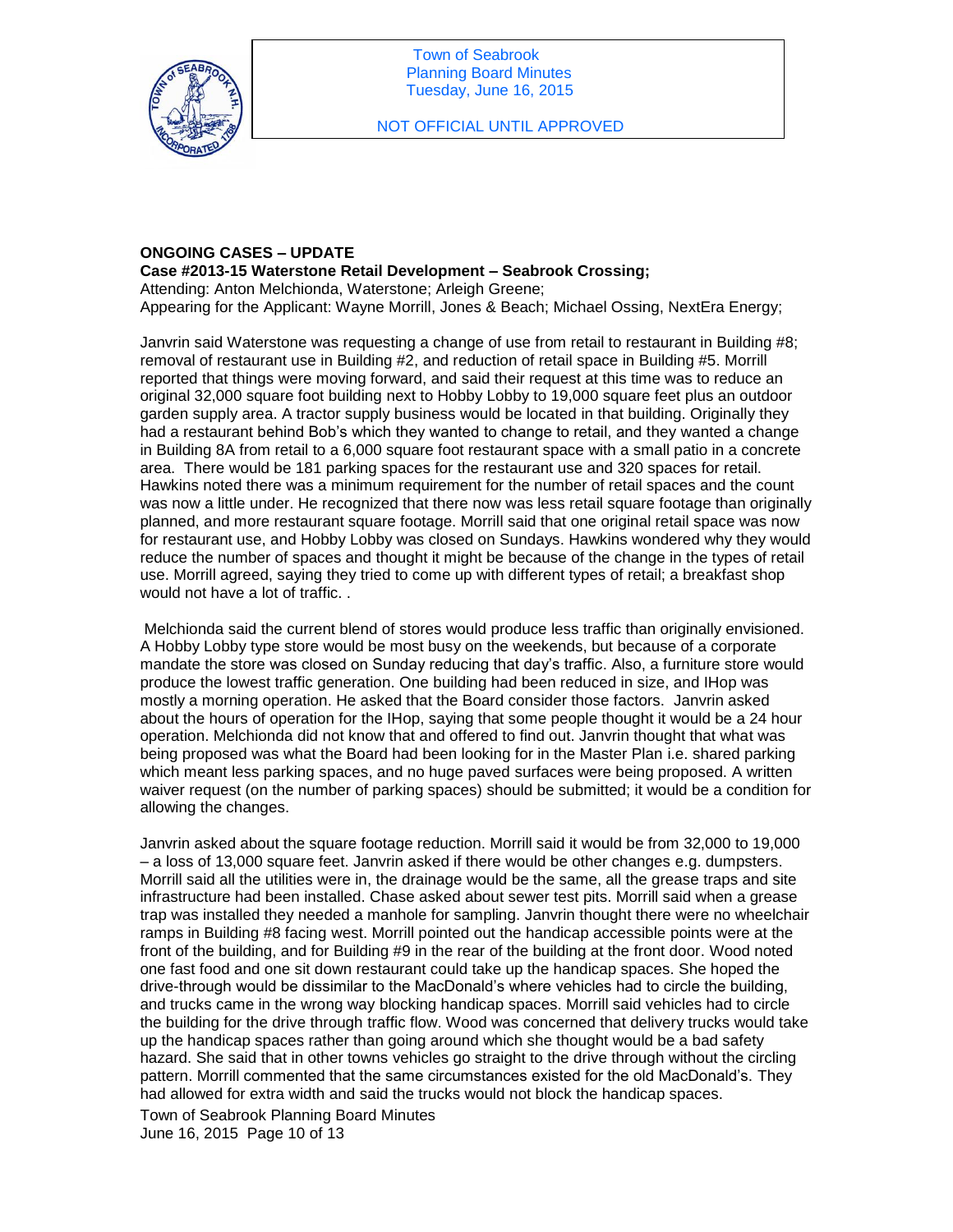

Janvrin recalled that Waterstone was limited in re opening new business units before their Route 1 roadway work from Route 107 to the Staples, including the Perkins signal, was complete. Melchionda said they had met for coordination with the NHDOT the day before, and were told that full bid advertising for the NHDOT widening of Route 1 south of Route 107 would be out and open to the public on October 20, 2015 and completed by the end of 2016. Waterstone wanted to do the work on its side of Route 1 in advance of that date at their own expense, so they could keep commitments to their tenants. They had not been able to start that work because, up to now, they had not been able to get the sign off from NHDOT, which required synchronization ion with the NHDOT engineers' design. Yesterday, they got NHDOT's signoff re the Perkins Street signal. Janvrin noted that Waterstone had been dealing with District 6, while the overall widening was being done in Concord. If Concord and Division 6 were now in sync, could Waterstone begin its Route 1 roadway work.

Morrill said that Waterstone had verbal approval for doing their Route 1 work from the Route 107 intersection to the Staples, and could start that construction in July 2015. The roadway from Staples to the South would go out to bid in October. By the end of 2016 the entire widening would be completed. Melchionda said they were looking at 2 months of construction and then temporary signals. Chase was concerned that the signal on Provident Way had taken 2 months and still was temporary. Janvrin asked if Waterstone was clear that there would be no further certificates of occupancy until their roadway work was done. Melchionda confirmed that the condition of approval required their portion to be done before another certificate of occupancy would be issued.

Janvrin asked when the Provident Way signal intersection would be completed. Melchionda said as of yesterday they had a final written and signed agreement with NextEra and would kick off construction on that road next week. Hawkins asked what was agreed with NextEra. Melchionda said the lane would have a modified taper. Wood commented that Waterstone's Seabrook Crossing was easy to get around in, not confusing, and convenient like some malls. Greene said there would be a good flow with the Perkins light.

Janvrin (who works at Staples) noted that the North Hampton store had closed so they had that overflow; the customers like the cross connect all the way to the Sunoco station. He noted that the Planning Board wanted that to happen for many years. Wood liked using that cross-connect and stopping at stores along the way. Janvrin asked if they had a potential tenant for Building #10. Melchionda said they did but he was not 100 percent sure. Wood asked about a tenant for the Bob's former building. Melchionda said they knew had one tenant, and would be releasing that information soon. They would reface the building so it looks like the other structures. Janvrin noted that because Bob's was allowed to move to a new building and to reopen, the former Bob's store would be vacant until Waterstone's work on Route 1 was done. Melchionda confirmed that that was the agreement. There being no further questions: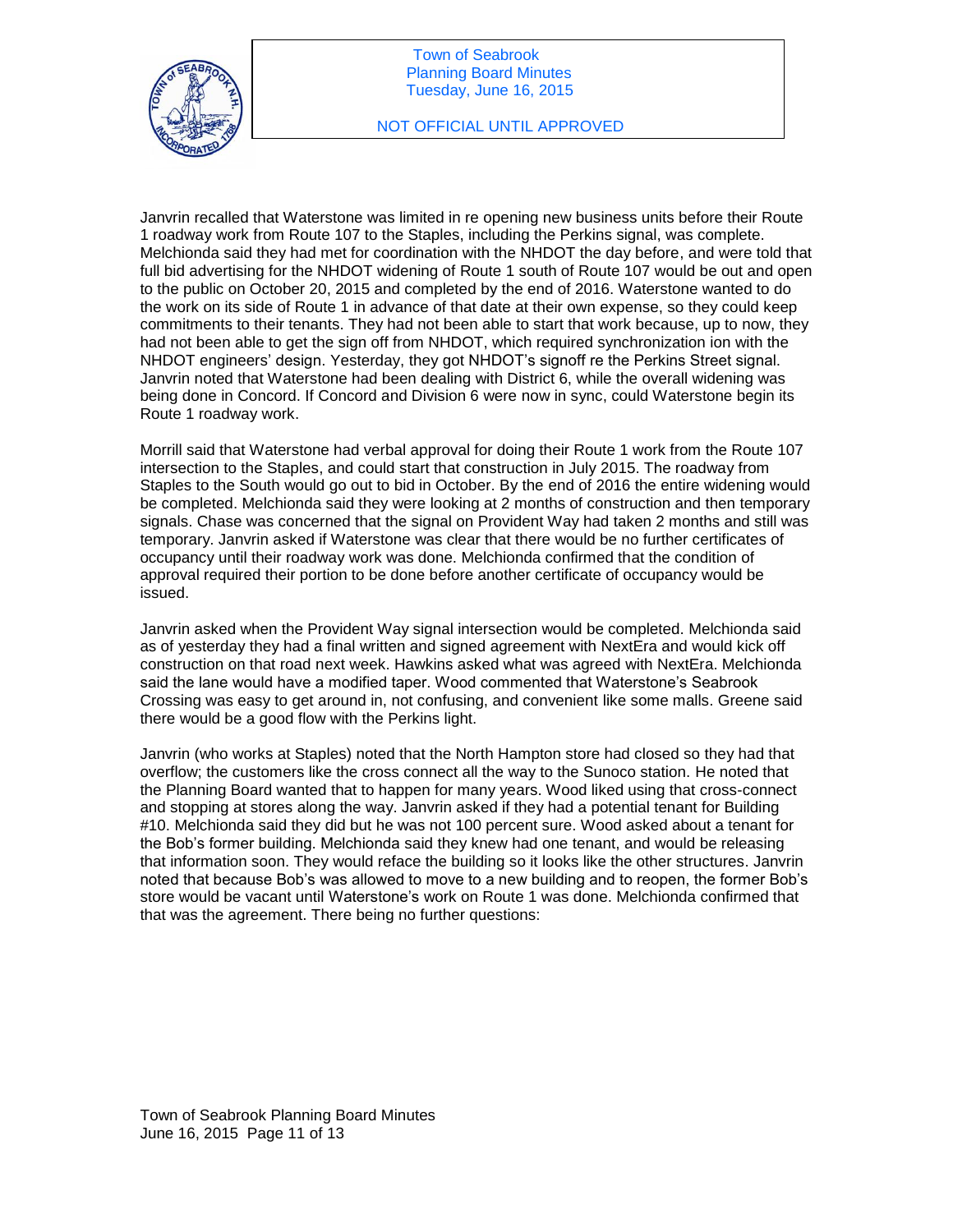

| <b>MOTION:</b> | <b>Hawkins</b> | to approve the change of use proposed for Case<br>#2013-15 Waterstone Retail Development as presented<br>to the Planning Board on June 16, 2015, conditioned<br>on:<br>(i) the revised siteplan to be reviewed by the Sewer<br>Department and their written assurance provided with<br>respect to the satisfactory design of the grease traps :<br>(ii) submitting the written waiver request as to the<br>number of parking spaces; and<br>(iii) the certificate of occupancy not to be granted until<br>the Waterstone portion of the Route 1 roadway work is<br>done. |
|----------------|----------------|--------------------------------------------------------------------------------------------------------------------------------------------------------------------------------------------------------------------------------------------------------------------------------------------------------------------------------------------------------------------------------------------------------------------------------------------------------------------------------------------------------------------------------------------------------------------------|
| <b>SECOND:</b> | Lowry          | <b>Approved: Unanimous</b>                                                                                                                                                                                                                                                                                                                                                                                                                                                                                                                                               |

Chase asked if they needed to return to the Board in re the certificates of occupancy. Hawkins said they did not. Melchionda said they will return to the Planning Board when the work is done, and will provide a letter in advance of the meeting to so stipulate, and request the return of the remaining security.

## **SECURITY REDUCTIONS, EXTENSIONS, ROADWAYS**

## **DDR Security Release Request**

Janvrin met with the Treasurer and Kravitz to review the amounts held for several DDR submissions. The question of when to hold a maintenance amount when security was related to private property; this has been confusing. Chase said if for internal purposes, it should be fully released. Janvrin noted that the regulations specify 10 percent for 2 years. Chase said that would apply to roads. Hawkins said the 10 percent should be held in re responsibility on Provident Way, and assuring funds for infrastructure repair, if any. This would be effective in getting at small items at the end. The traffic signals on Route 1 were not coordinated properly. Some security could be released; each security should be addressed individually.

Hawkins said that Phase 1 concerned the roads infrastructure; Phase 2 related to the internal onsite in re any potential worry about impact affecting the town, e.g. runoff. Janvrin noted that Jim Kerivan had created a punch list and recommendations. He will meet with department heads on June 23 to go through each security to determine the recommended amount of each security to retain until the end of the project. Janvrin commented that he had the Route 1 intersection light coordination would not occur until 6 months after everything was done; he had talked with VHB. Hawkins commented that the NHDOT would defer to VHB. Where no worries existed, funds could be returned; where construction was still open, a good amount should be retained to assure satisfactory completion. Janvrin noted that VHB and Waterstone would have to collaborate in the Provident Way area. Wood asked about a berm; Janvrin said that no dirt was to be removed on the site. Hawkins said it could have been used as sound barriers or for drainage systems; Janvrin said the clay could have been used for the berms.